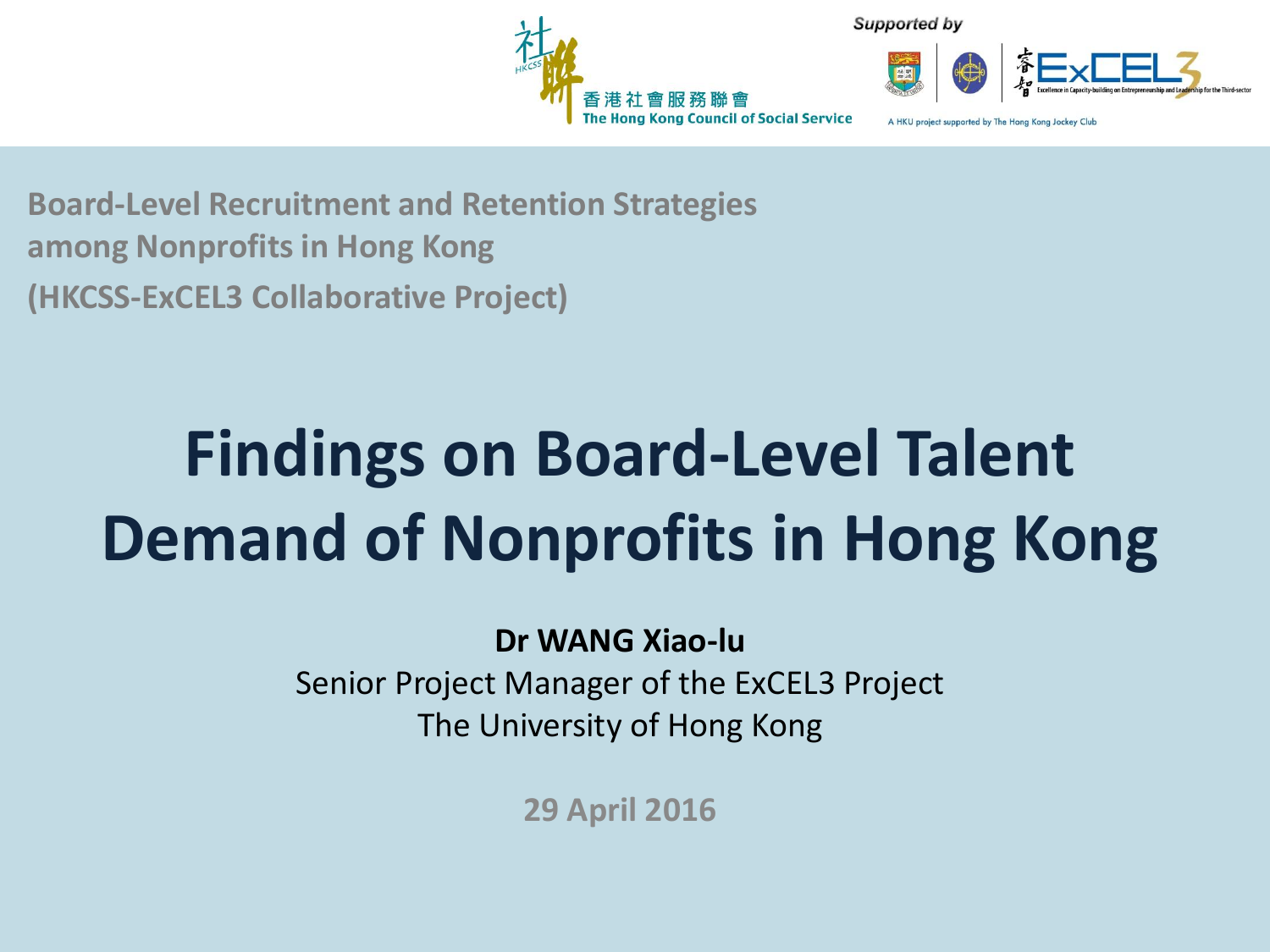# **Project objectives**

- To plot the landscape of board-level talent demand of nonprofit organizations in Hong Kong
- To explore the board-level recruitment and retention practices of nonprofit organizations in Hong Kong
- To stimulate discussions and raise awareness regarding the board-level recruitment and retention issues among Hong Kong nonprofit board members, Hong Kong nonprofit organizations, scholars and the public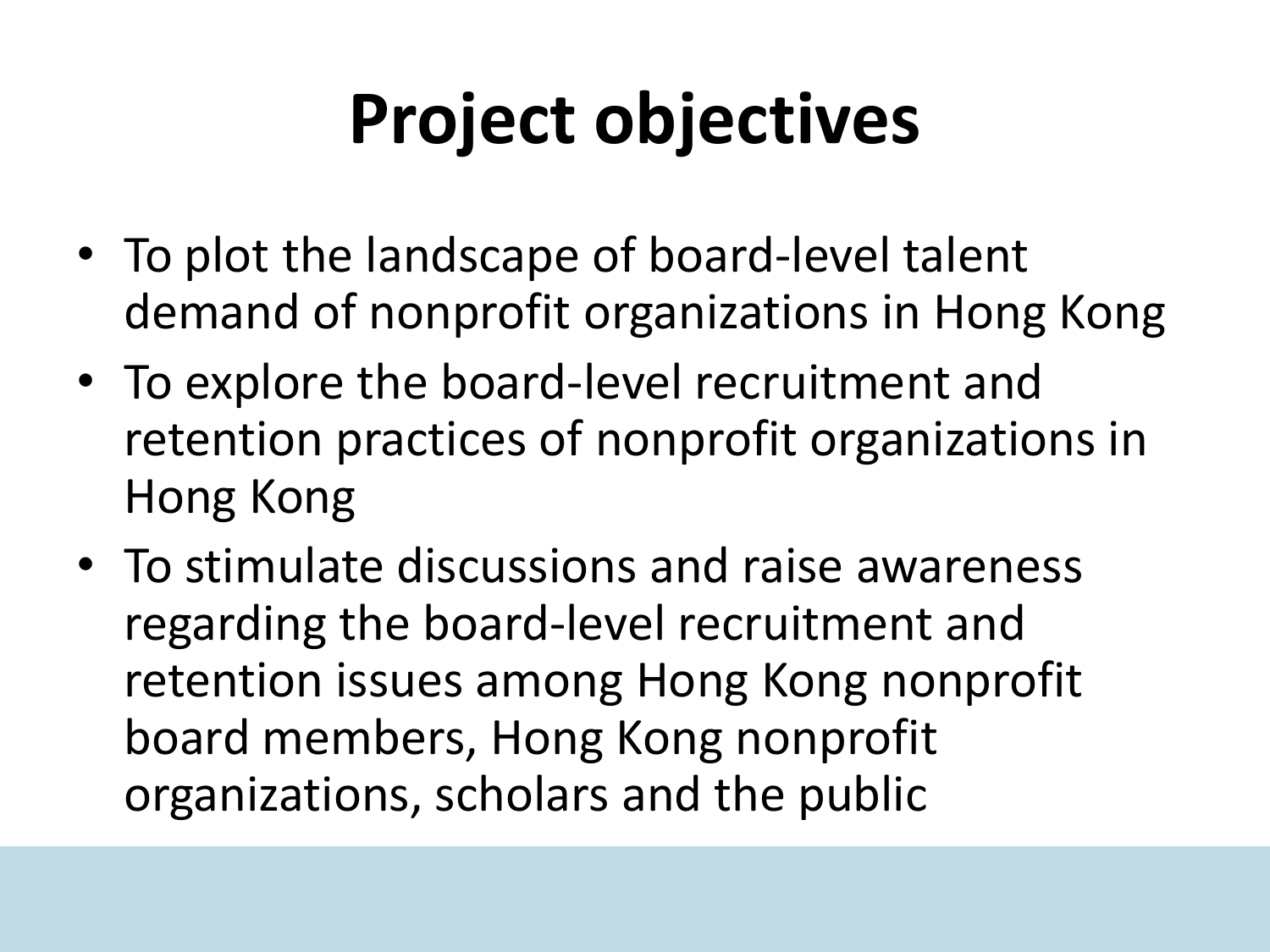### **Desktop research on talent demand**

- Desktop research on board-level talent demand among the 433 agency members of the HKCSS as of 12/01/2016 on:
	- Board size
	- Types of subcommittees
	- Size of subcommittees
- Method
	- Based on data published by agencies on their official websites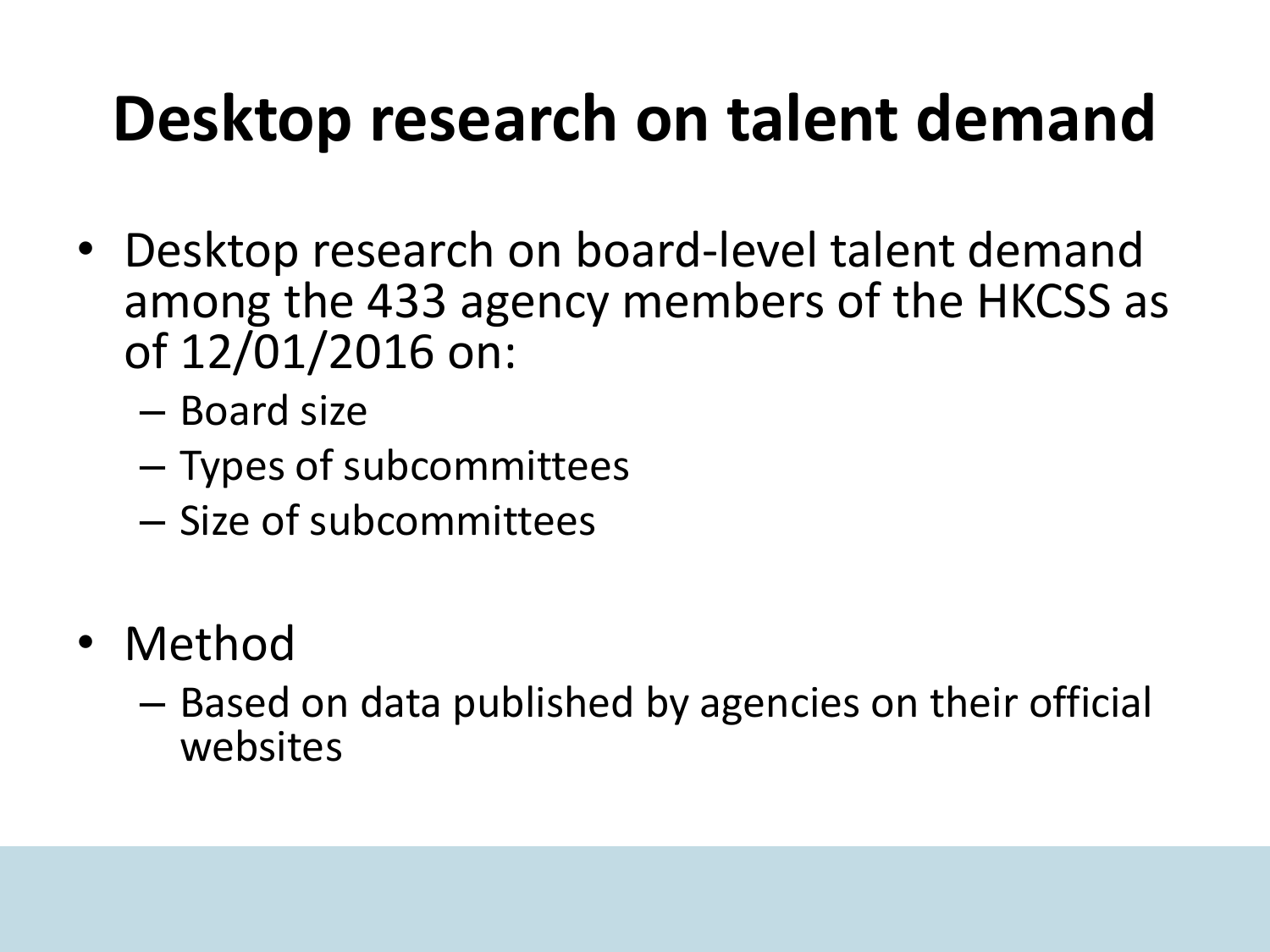# **Availability of information**

- Among 433 agencies
- No of agencies with data on board size and structure published: **299**

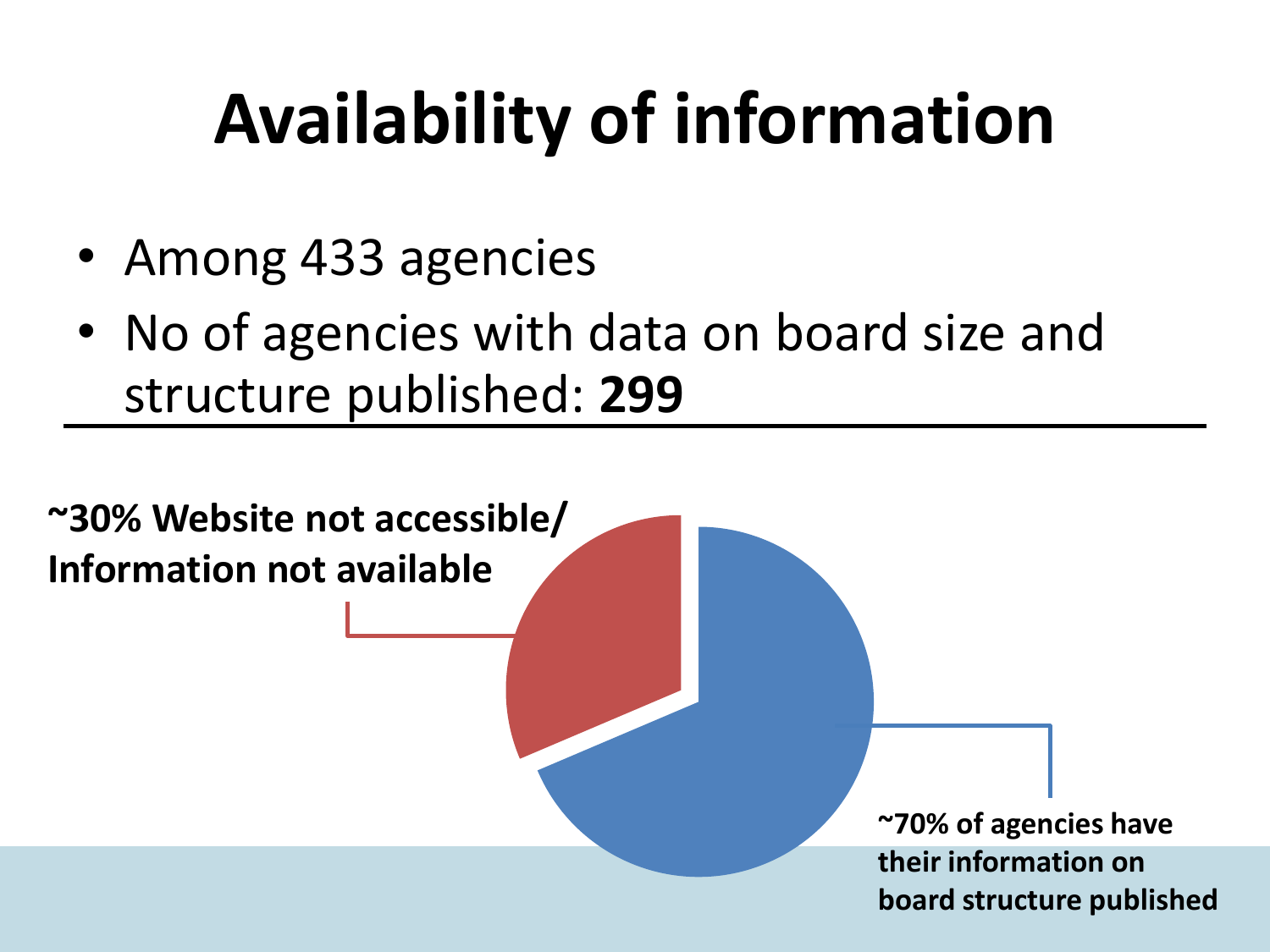## **Availability according to NGO size**

| <b>NGO size</b><br>(by annual recurrent expenditure, ARE) | No of NGOs with<br>board data available | No of NGOs of<br>the size |
|-----------------------------------------------------------|-----------------------------------------|---------------------------|
| HK\$ 10,000,000 or below                                  | 167                                     | 275                       |
| HK\$ 10,000,000 -<br>HK\$ 100,000,000                     | 85                                      | 105                       |
| HK\$ 100,000,001 or above                                 | 47                                      | 53                        |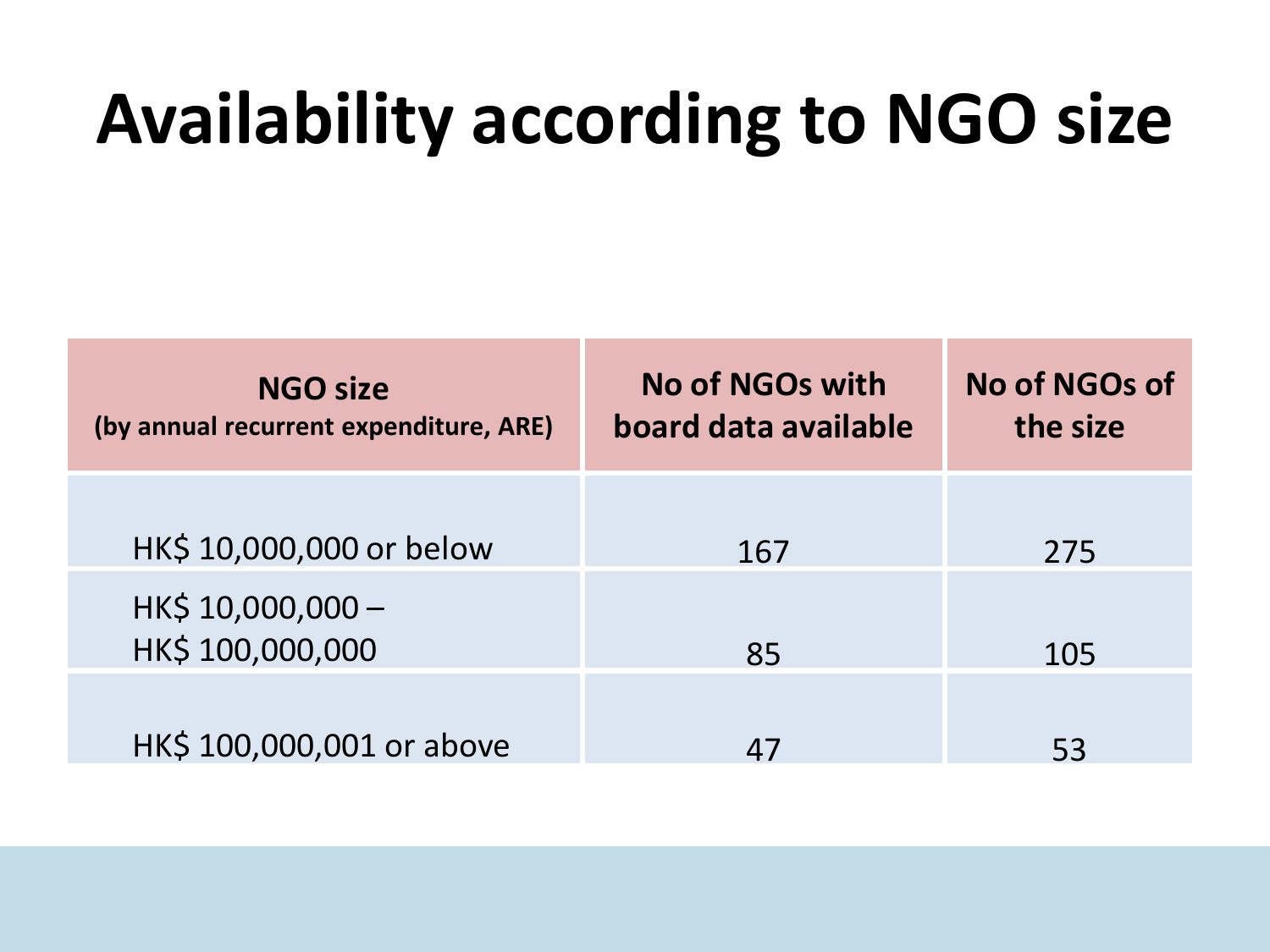## **Demand of board**

- Total no of board members in 299 agencies: **4209**
- Estimated demand of board members for 433 agencies: **~6095**

#### **Average board size**

| <b>NGO size</b><br>(by annual recurrent expenditure, ARE) | <b>Average board size</b> |
|-----------------------------------------------------------|---------------------------|
| HK\$ 10,000,000 or below                                  | 10.80                     |
| HK\$ 10,000,000 - HK\$ 100,000,000                        | 16.46                     |
| HK\$ 100,000,001 or above                                 | 21.40                     |
|                                                           | 14.08                     |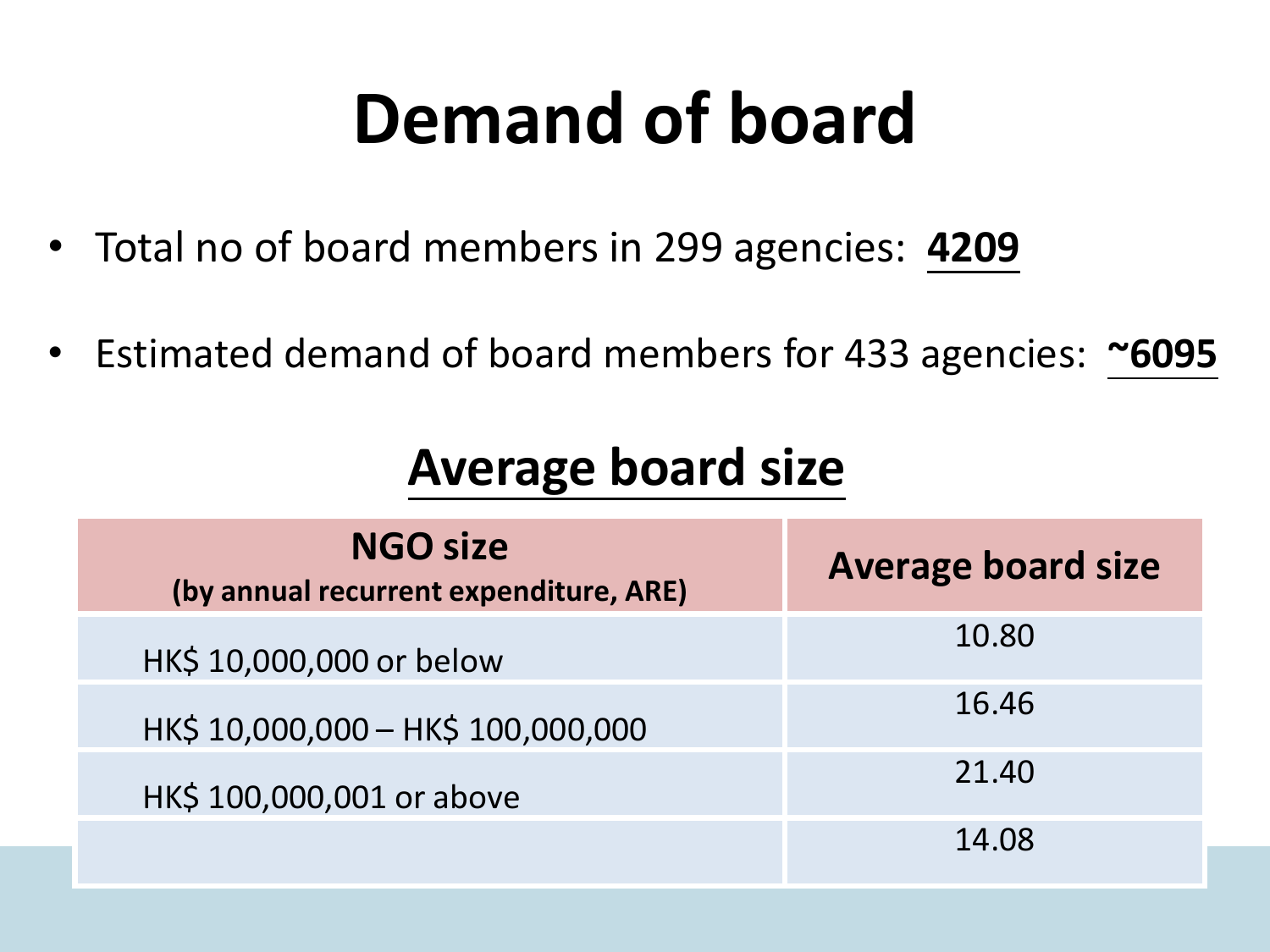### **Demand of sub-committee**

• No of agencies with sub-committee: **122**

| <b>NGO size</b><br>(by annual recurrent expenditure, ARE) | <b>No of NGOs with</b><br>sub-committee | No of members<br>serving |
|-----------------------------------------------------------|-----------------------------------------|--------------------------|
| HK\$ 10,000,000 or below                                  | 40                                      | 1146                     |
| HK\$ 10,000,000 - HK\$ 100,000,000                        | 42                                      | 2493                     |
| HK\$ 100,000,001 or above                                 | 40                                      | 3102                     |
|                                                           | 122                                     | 6741                     |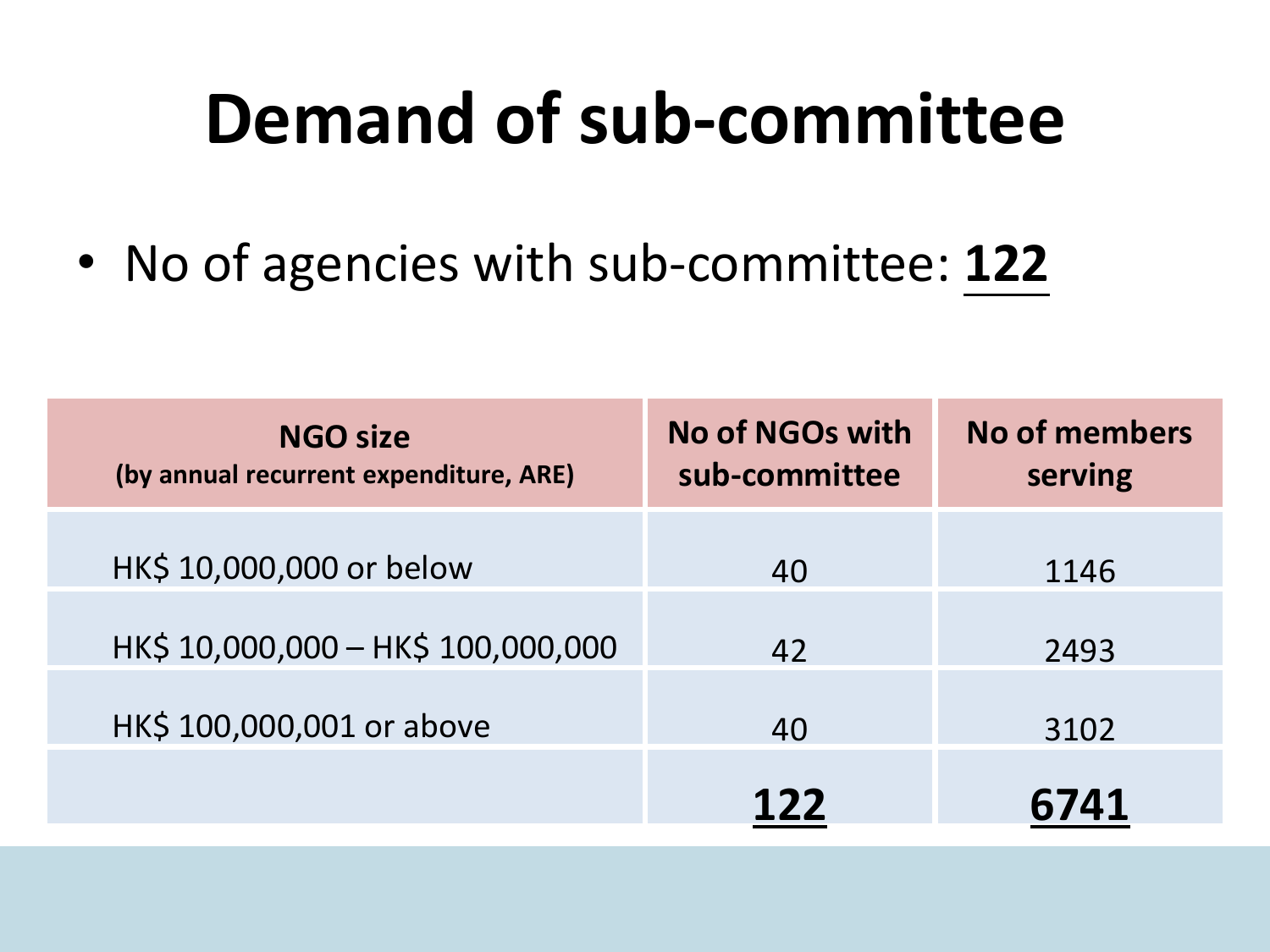#### **Board structure**

#### **Average no of subcommittee per organization**

| <b>NGO size</b><br>(by annual recurrent expenditure, ARE) | Avg no of<br>sub-committee |
|-----------------------------------------------------------|----------------------------|
| HK\$ 10,000,000 or below                                  | 4.10                       |
| HK\$ 10,000,000 - HK\$ 100,000,000                        | 6.07                       |
| HK\$ 100,000,001 or above                                 | 8 1 5                      |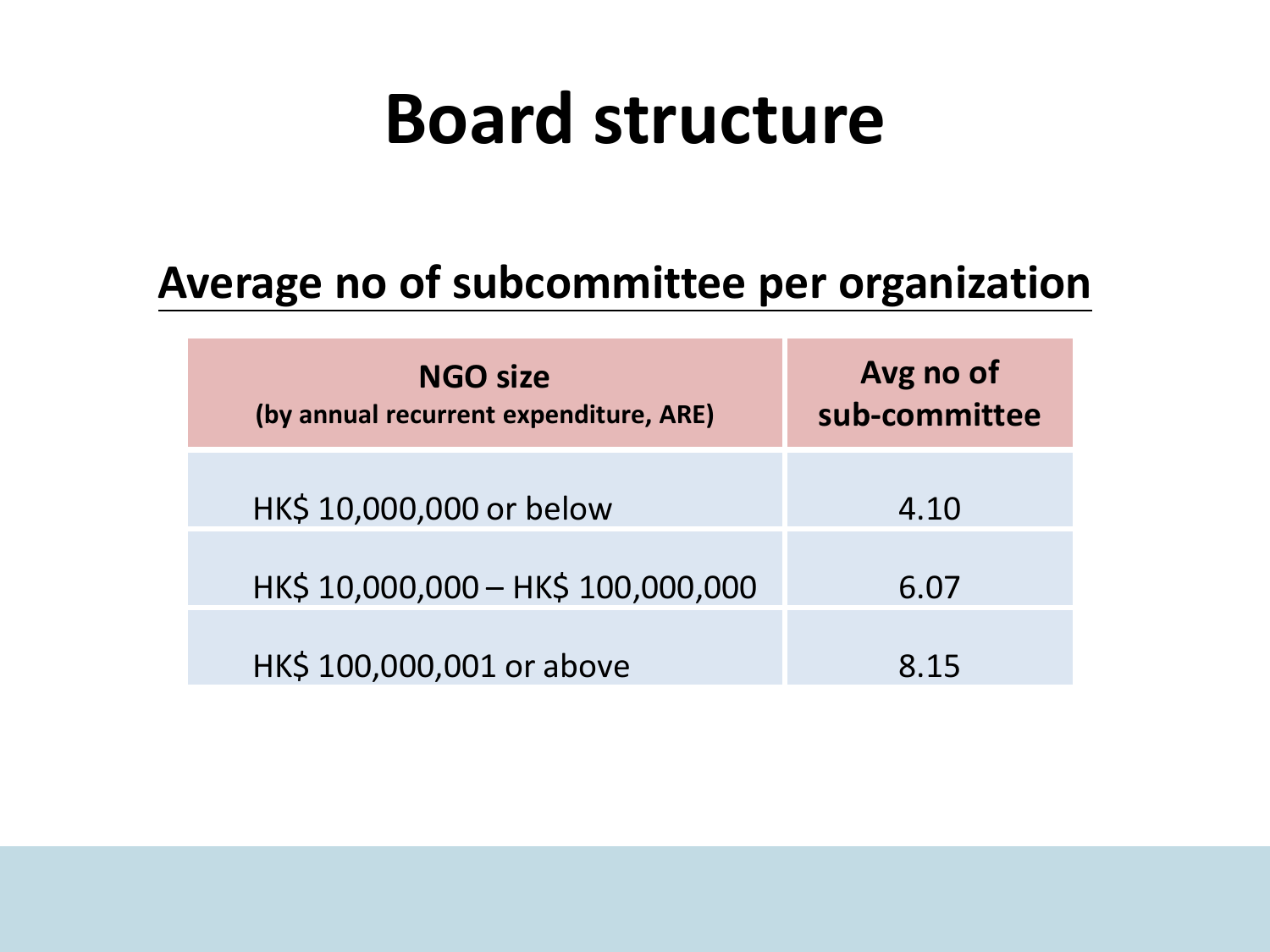#### Types of sub-committee in small-sized NGOs

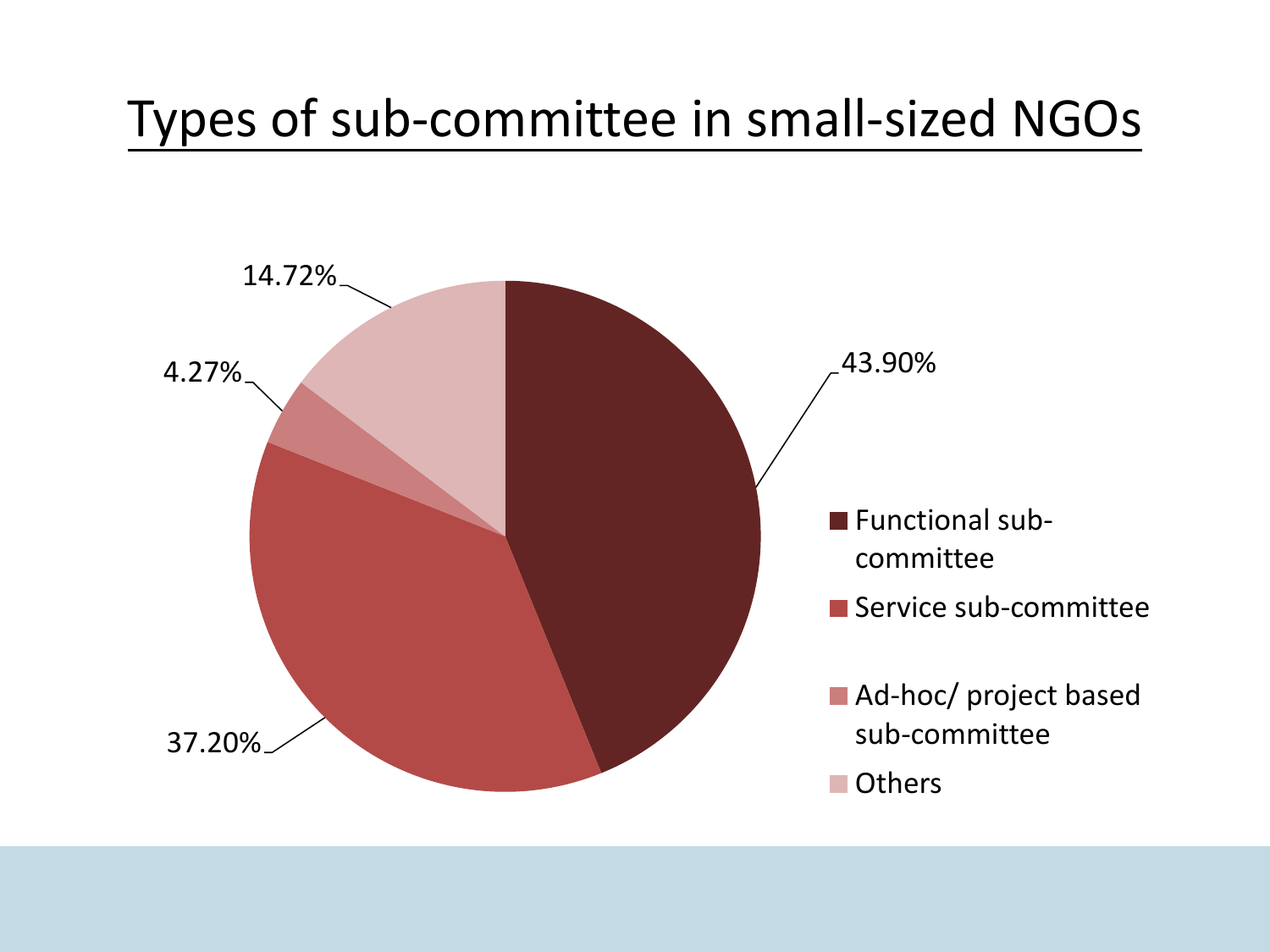#### Types of sub-committee in medium-sized NGOs

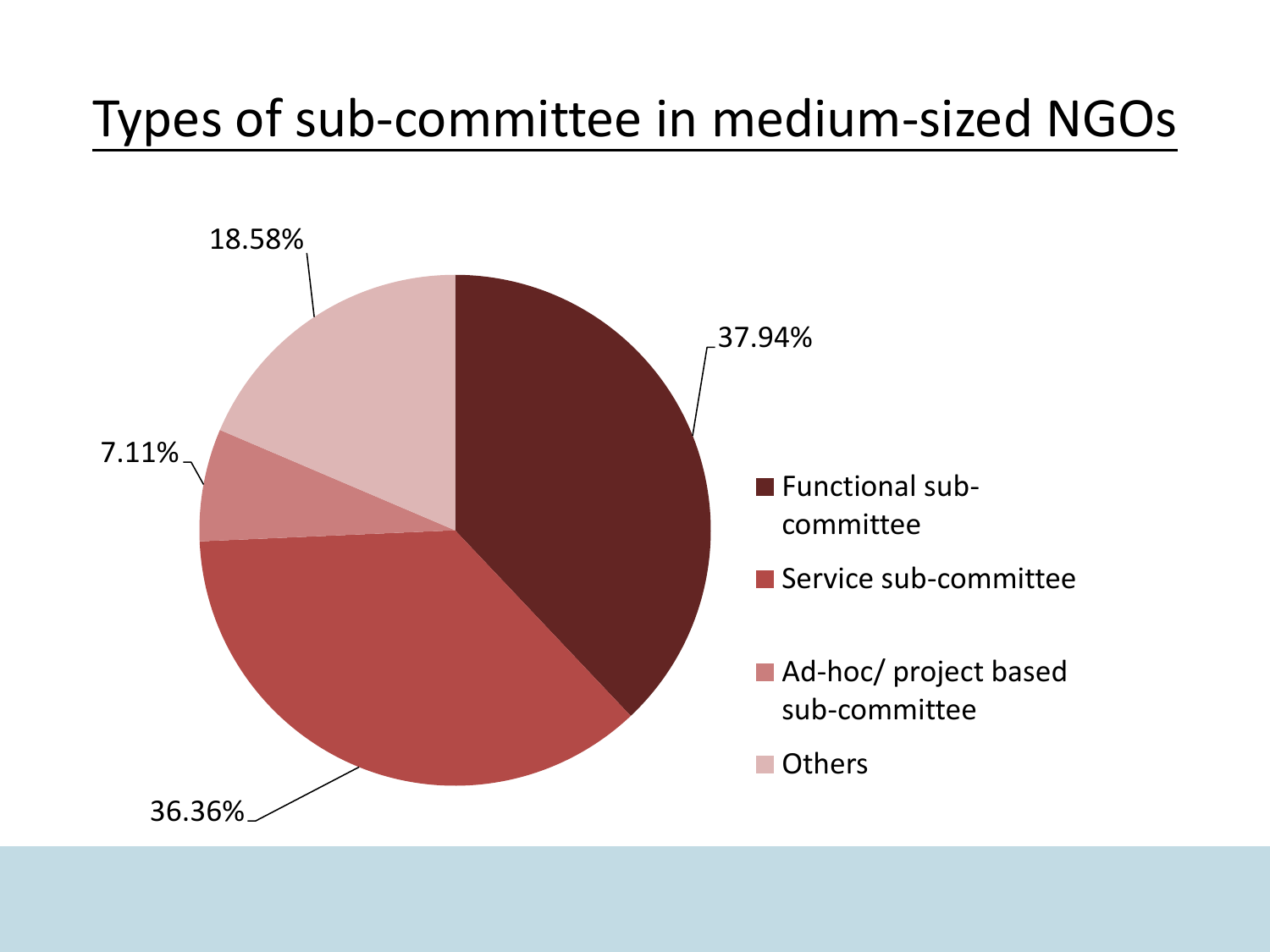#### Types of sub-committee in large-sized NGOs

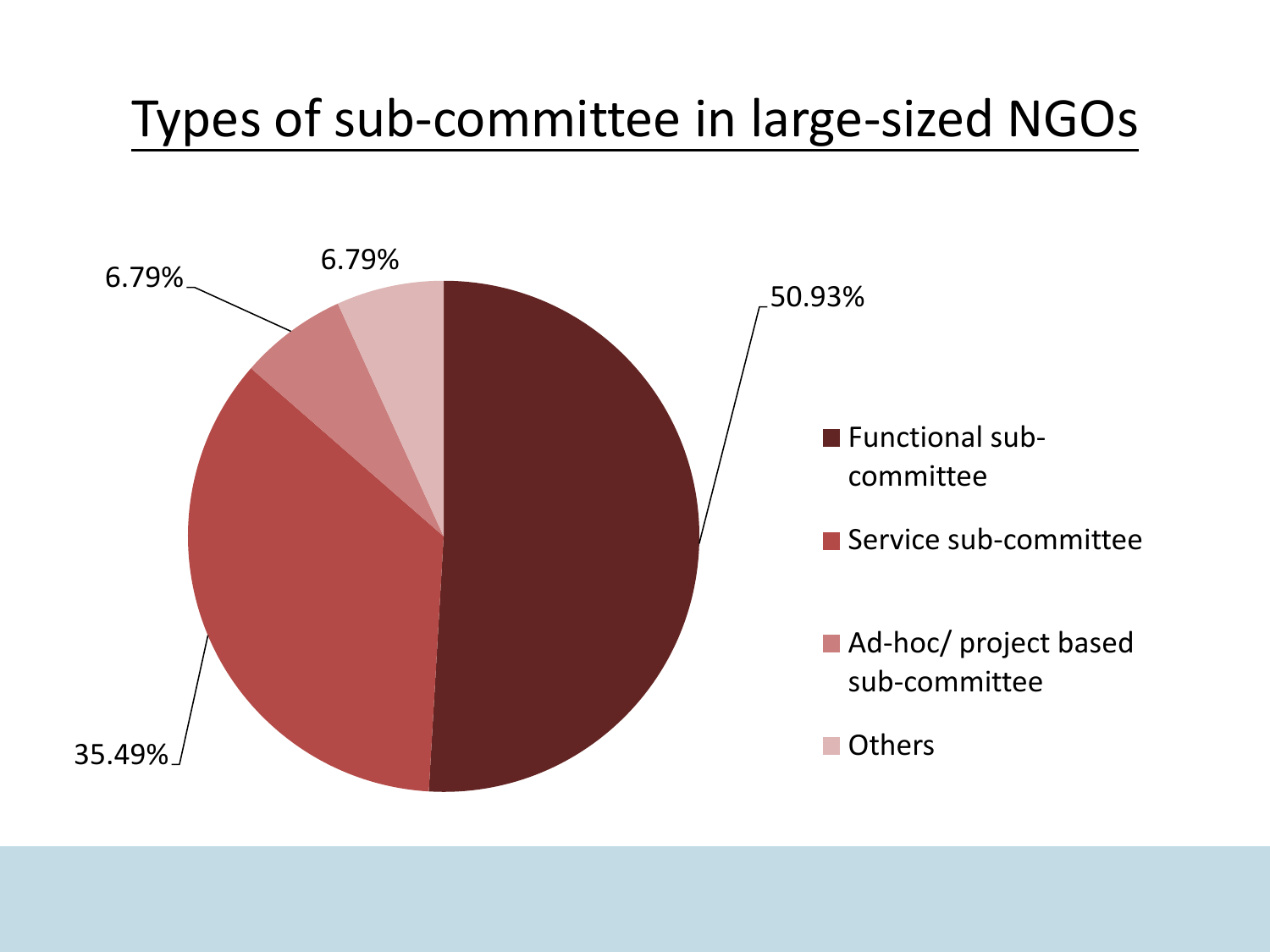# **Common types of sub-committee**

- Service committee
- Committees of different corporate functions, such as:
	- Human resources committees
	- Fund related committees
	- Audit committees
	- Finance committees
	- Investment committees
	- Research committees
	- IT related committees
- No of members in different functional sub-committees are analyzed to shed light on the demand on people with different knowledge and expertise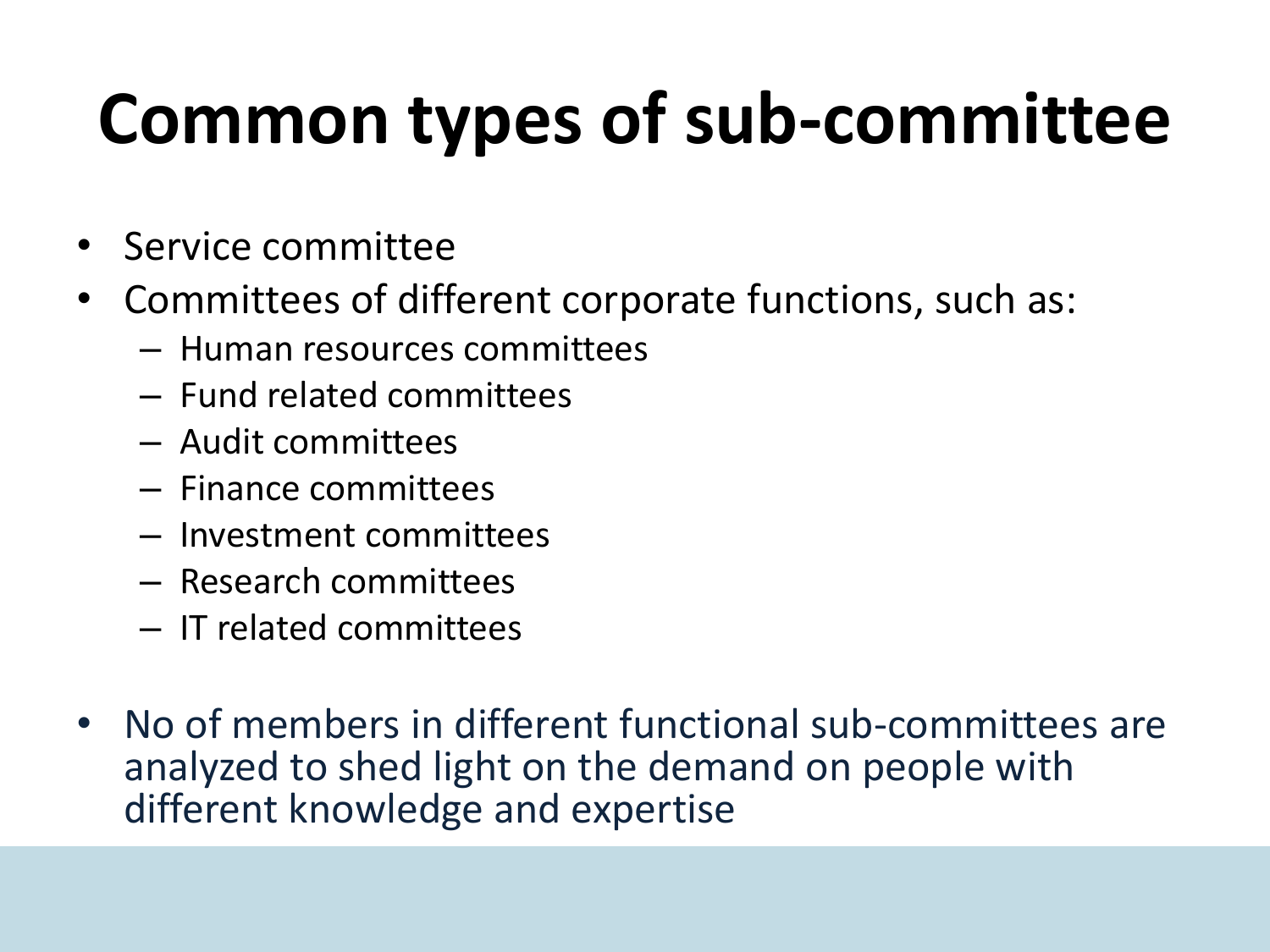### **Finance committees**

| No of NGOs with<br>finance committees | No of members serving |
|---------------------------------------|-----------------------|
| 58                                    |                       |

- Finance Committee
- Finance & YEAR Fund Committee
- Finance & Investment Committee
- Finance and Personnel Committee
- Administration & Finance Committee
- Finance, HR & Remuneration Committee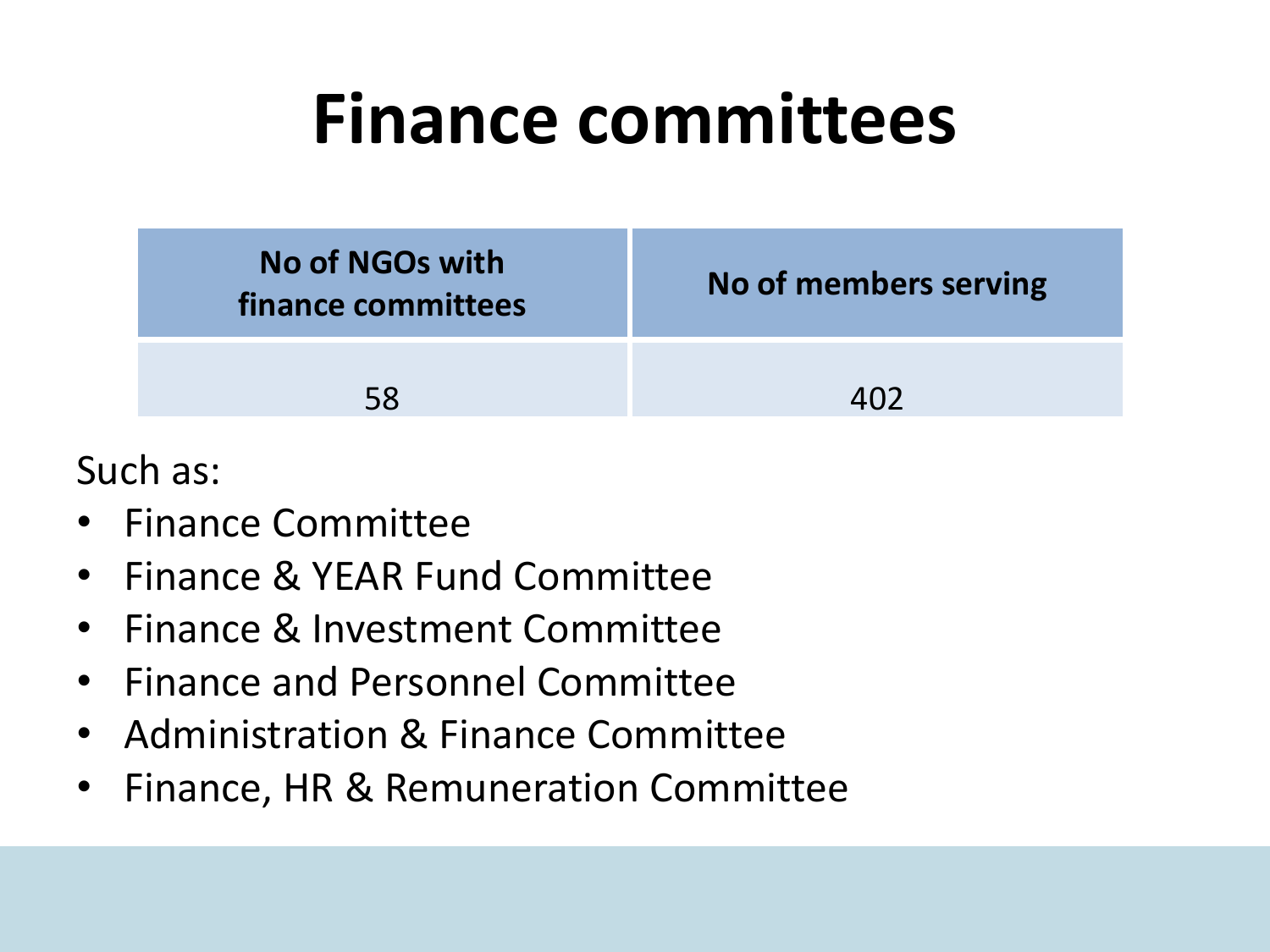## **Fund related committees**

| No of NGOs with<br>fund related committees | No of members serving |
|--------------------------------------------|-----------------------|
| 51                                         | 423                   |

- Fund Raising Committee
- Fundraising and Publicity Team
- Fundraising & Promotion Committee
- Committee on Fundraising & Resource Development
- Community Engagement and Fundraising Sub-Committee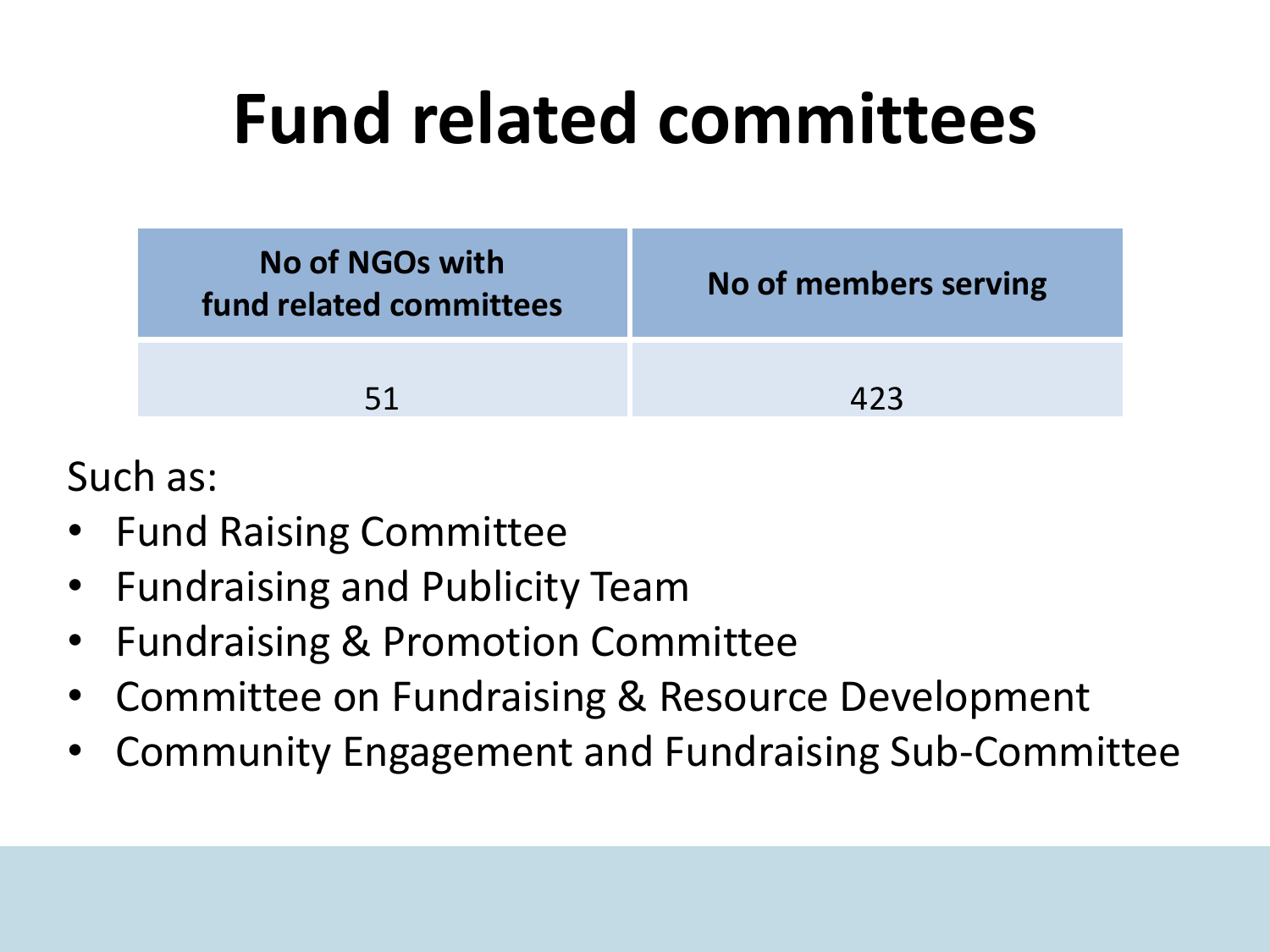#### **Human resources committees**

| No of NGOs with<br>human resources committees | No of members serving |
|-----------------------------------------------|-----------------------|
| 49                                            | 328                   |

- Staff & Welfare Committee
- Finance & Personnel Committee
- Staff and Training Subcommittee
- Human Resource & Administration Committee
- Staff Retirement Scheme Management Committee
- Human Resources Management and Remuneration committee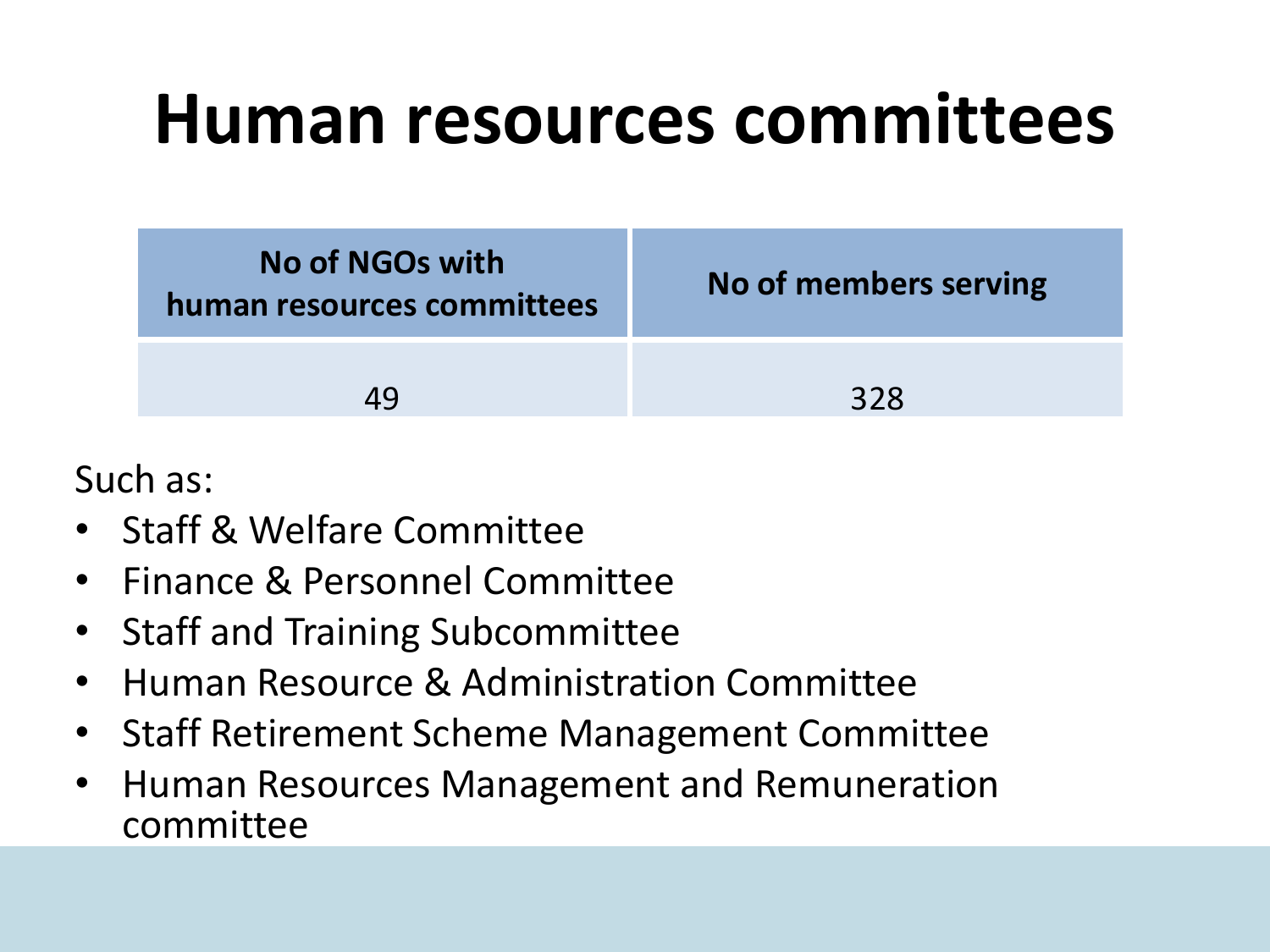### **Audit committees**

| <b>No of NGOs with</b><br>audit committees | No of members serving |
|--------------------------------------------|-----------------------|
| 7Δ                                         | 141                   |

- Audit Committee
- Internal Audit Committee
- Finance and Audit Committee
- Management Audit Committee
- Committee on Reviewing Corporate Governance & Management Audit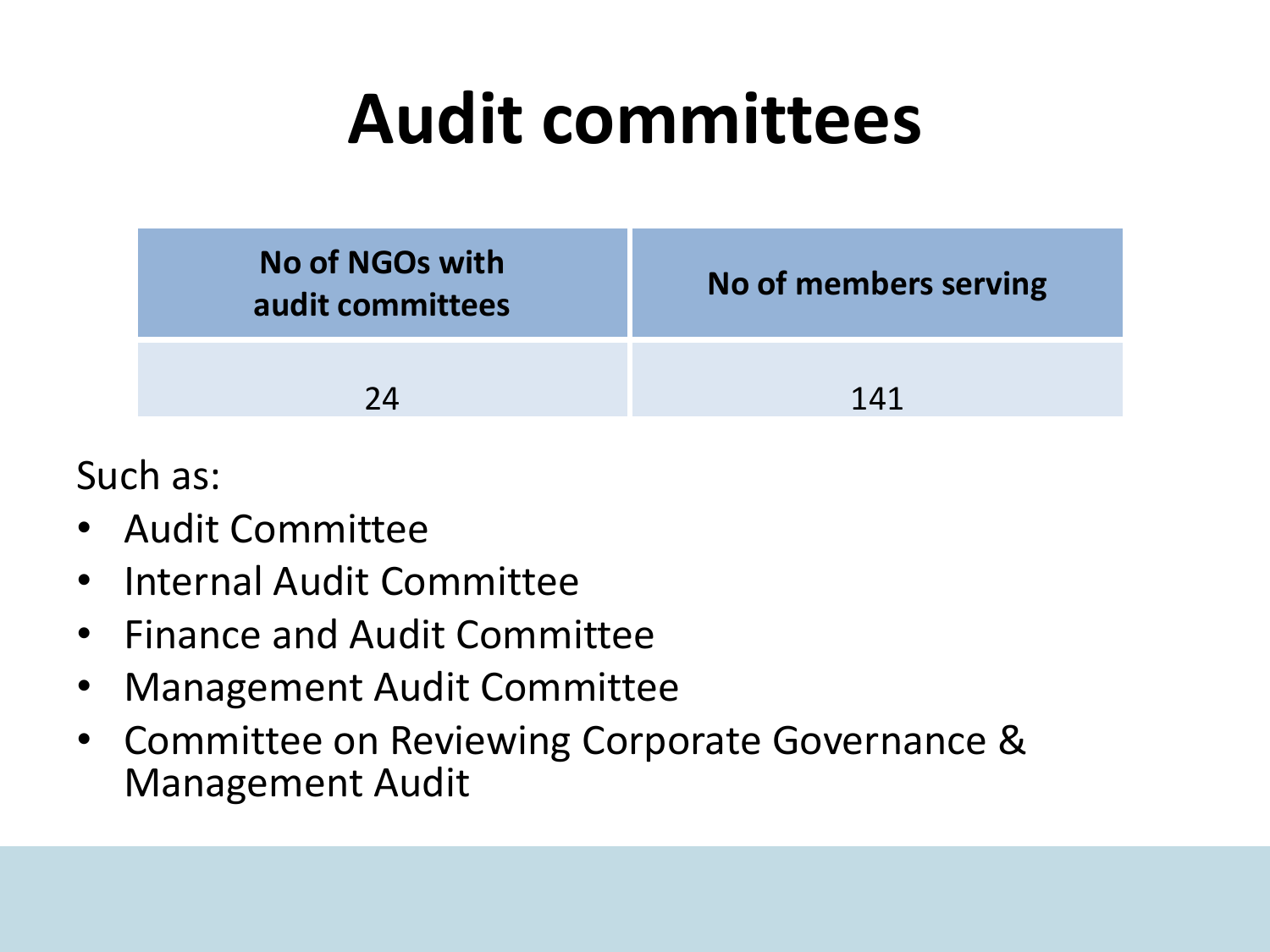## **IT related committees**



- Information Technology Support
- Information Technology Advisory Committee
- Information & Communication Technology Committee
- Information Technology Development Committee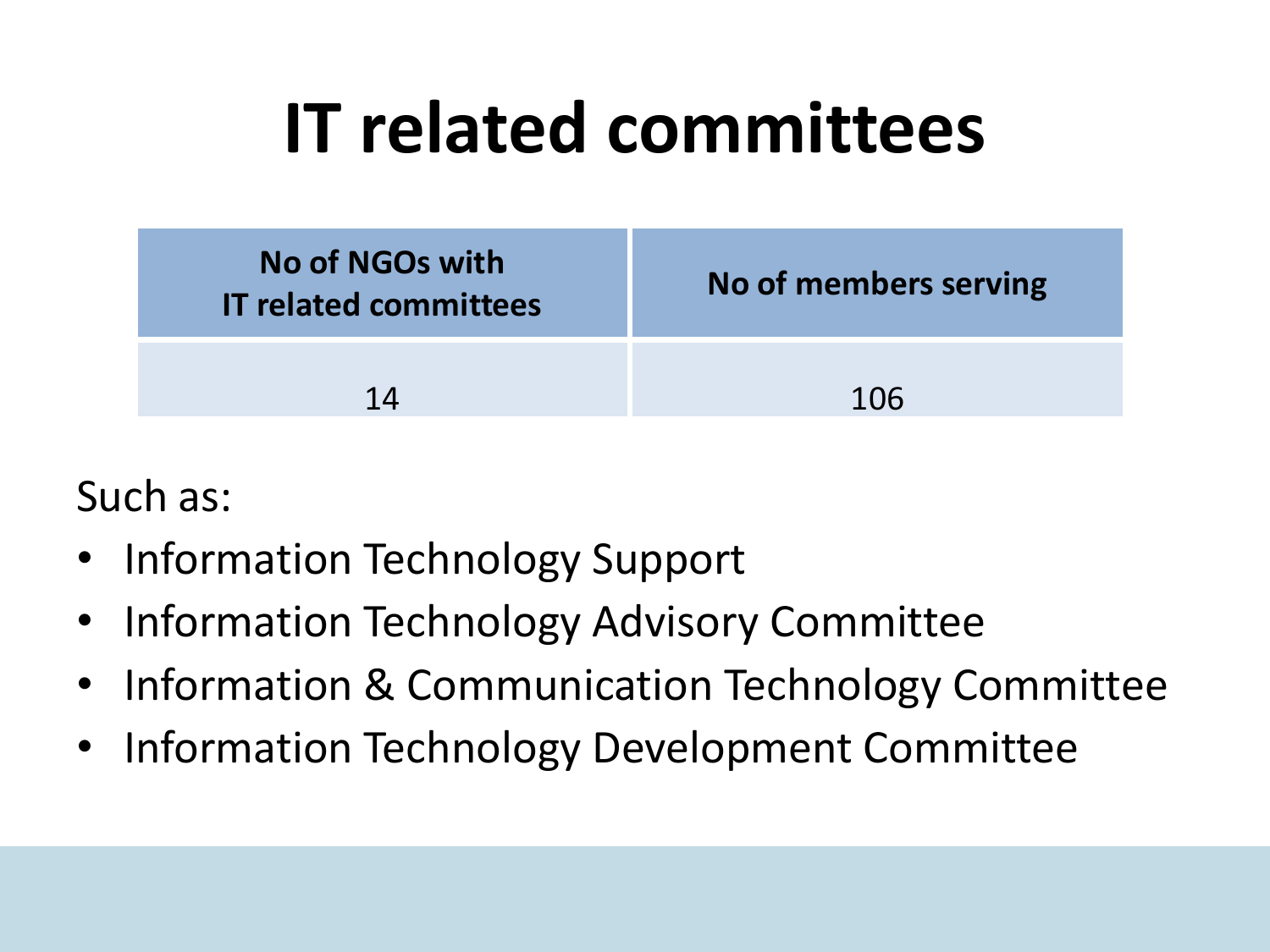#### **Investment committees**



- Investment Panel
- Investment Task Group
- Investment Committee
- Finance & Investment Committee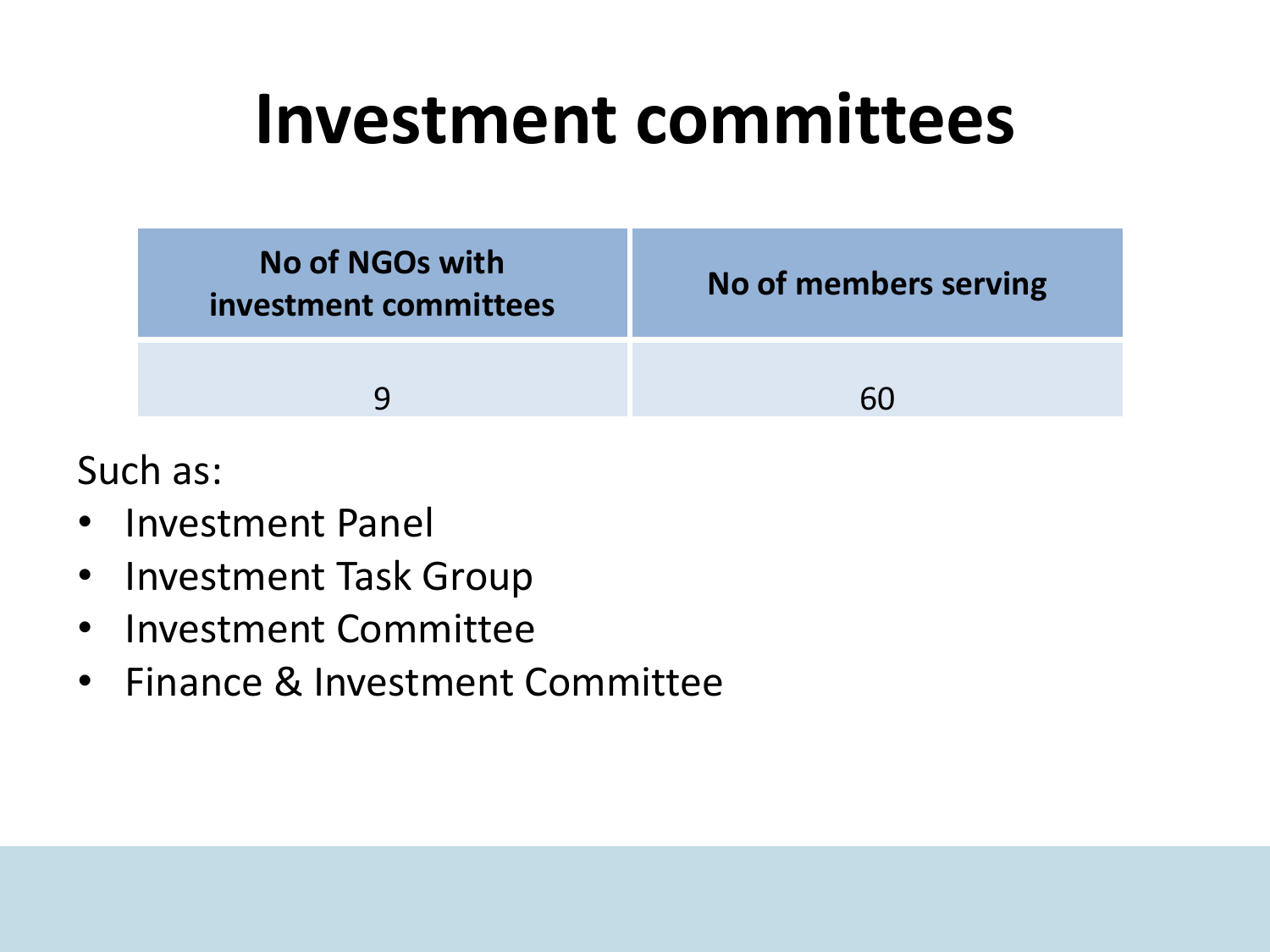### **Research committees**



- Research Committee
- Research Advisory Committee
- Working Group on Research and Development
- Training, research and development subcommittee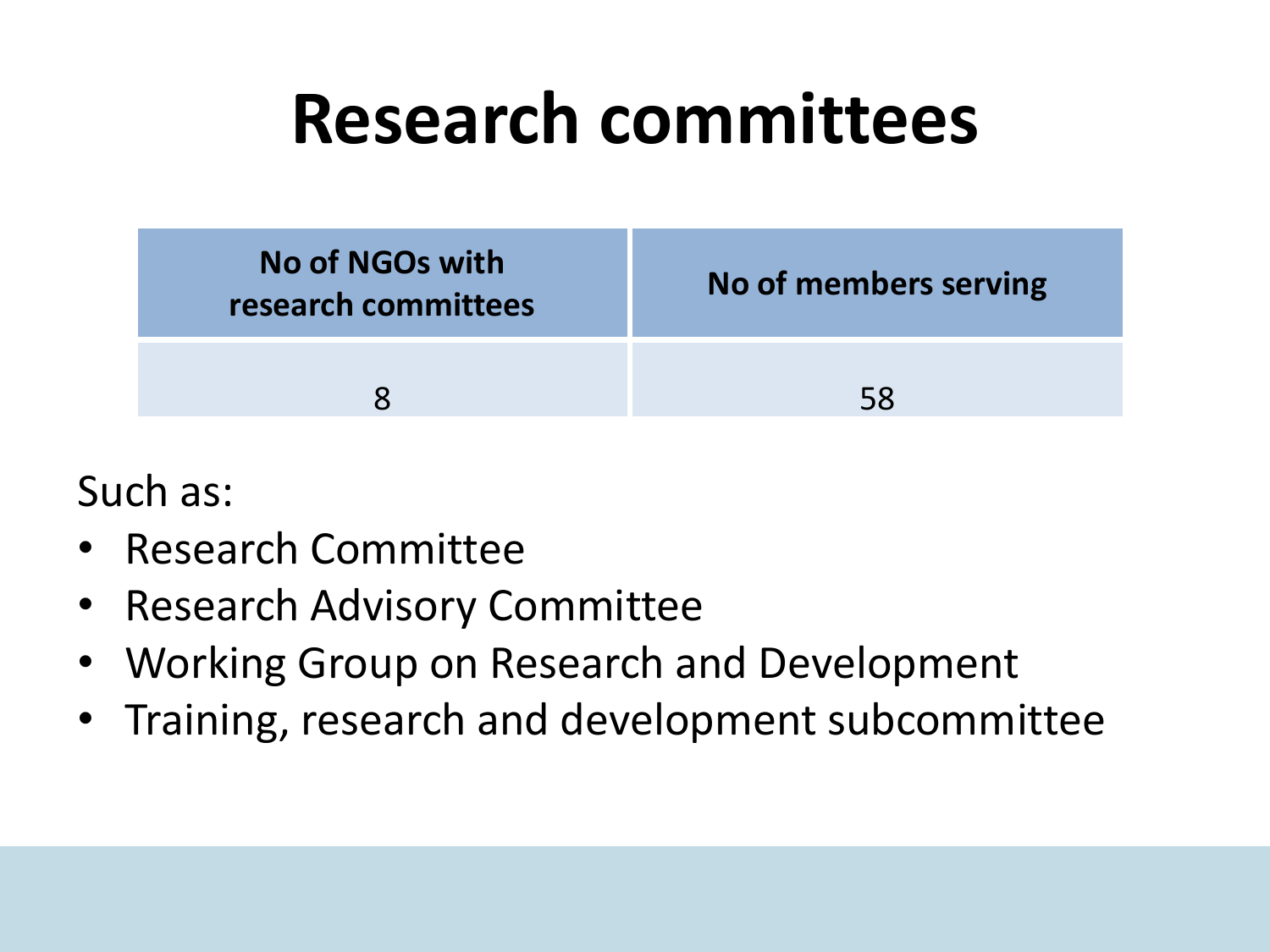### **Summary**

| <b>Type of sub-committee</b> | <b>No of NGOs</b> | <b>No of members</b> |
|------------------------------|-------------------|----------------------|
| Finance                      | 58                | 402                  |
| <b>Fund related</b>          | 51                | 423                  |
| <b>HR</b>                    | 49                | 328                  |
| Audit                        | 24                | 141                  |
| $\mathsf{I}\mathsf{T}$       | 14                | 106                  |
| Investment                   | 9                 | 60                   |
| Research                     | 8                 | 58                   |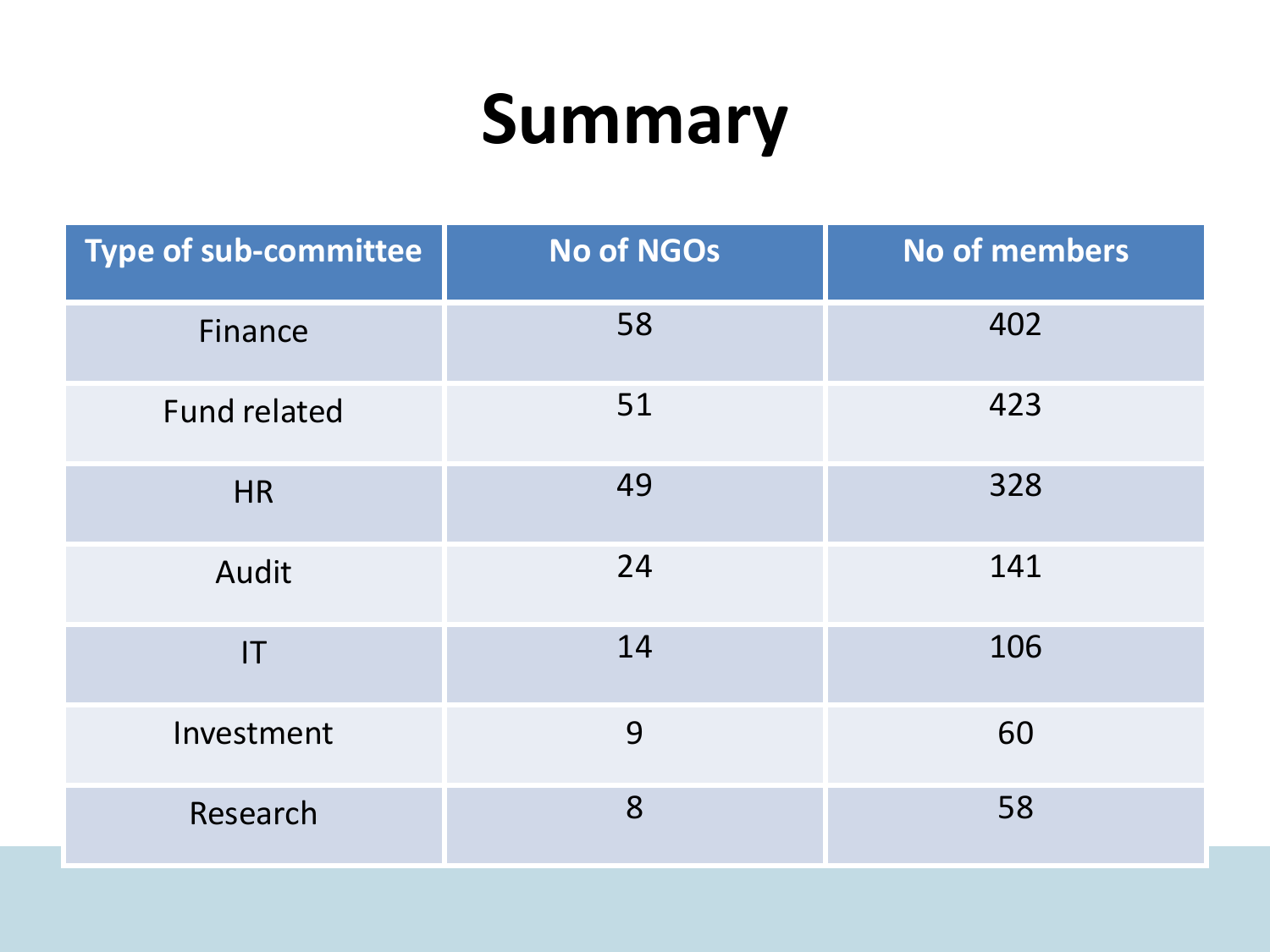# **Recruitment and Retention**

#### **Recruitment**

- Challenge
	- Heavily subvented NGOs (CEO-led)
	- Hard to find young and fresh blood due to insufficient time and reputation
	- Entrenched power
	- Selection criteria
		- Mission & Vision
		- **Principles**
		- Competencies
- Strategies
	- Nominating committee
	- Through cooptation
	- Through mother organizations
	- Through sub-committees
	- Through election from members
	- CEO's involvement in nomination

#### **Retention**

- Challenge
	- Cannot see one's input
	- Workload
	- Different logic and approach
	- Less clearly defined roles between board and management, particularly amongst small NGOs
	- Little trust from founding members
- **Strategies** 
	- Important for small NGOs
	- Orientation
	- CEO as facilitator
	- Social gatherings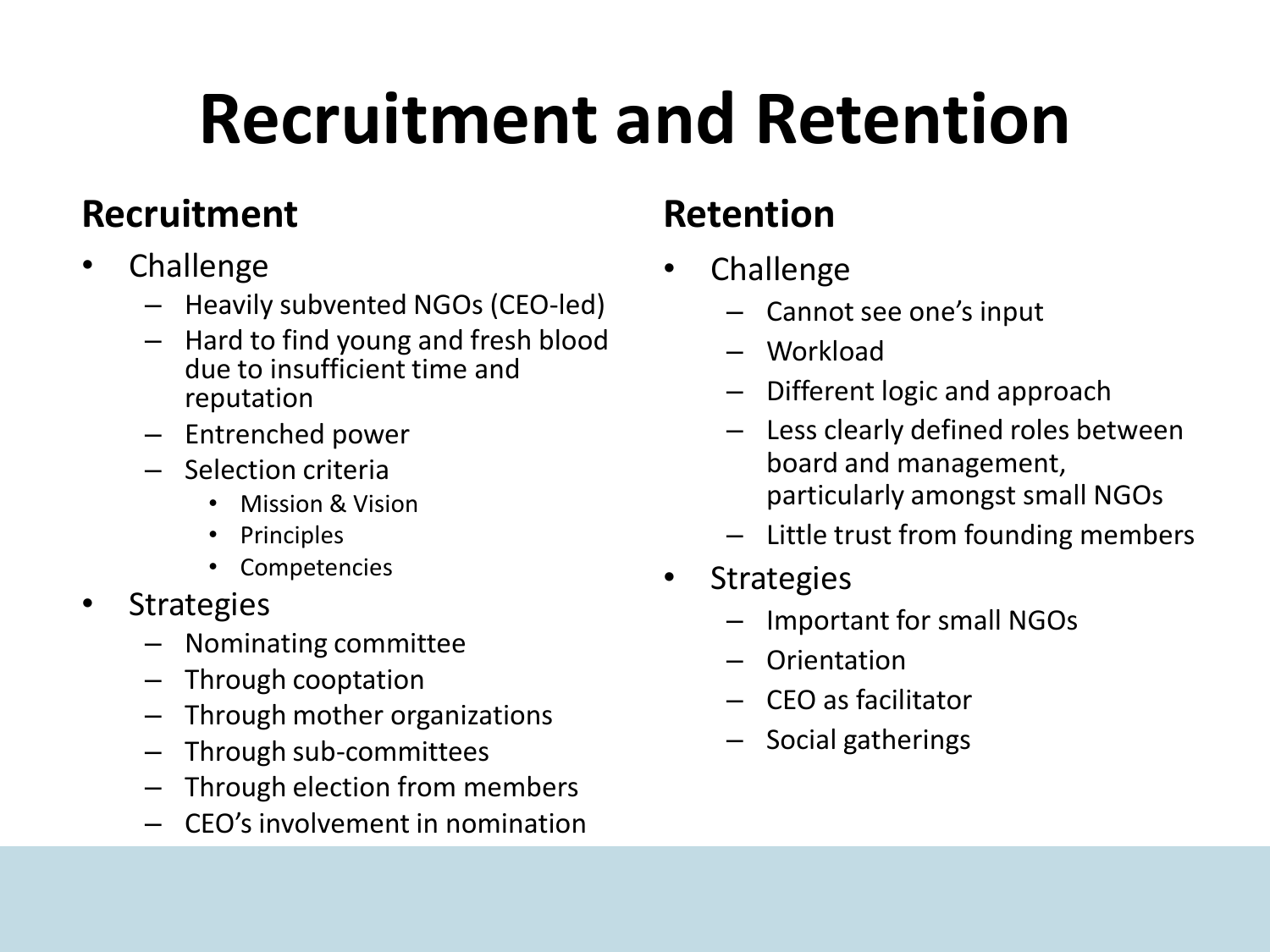## **Survey**

- Objectives
	- To understand existing common recruitment and retention strategies
	- To shed light on the development of mechanisms for effective recruitment and retention
- **Requirement** 
	- Inclusion criteria: chairperson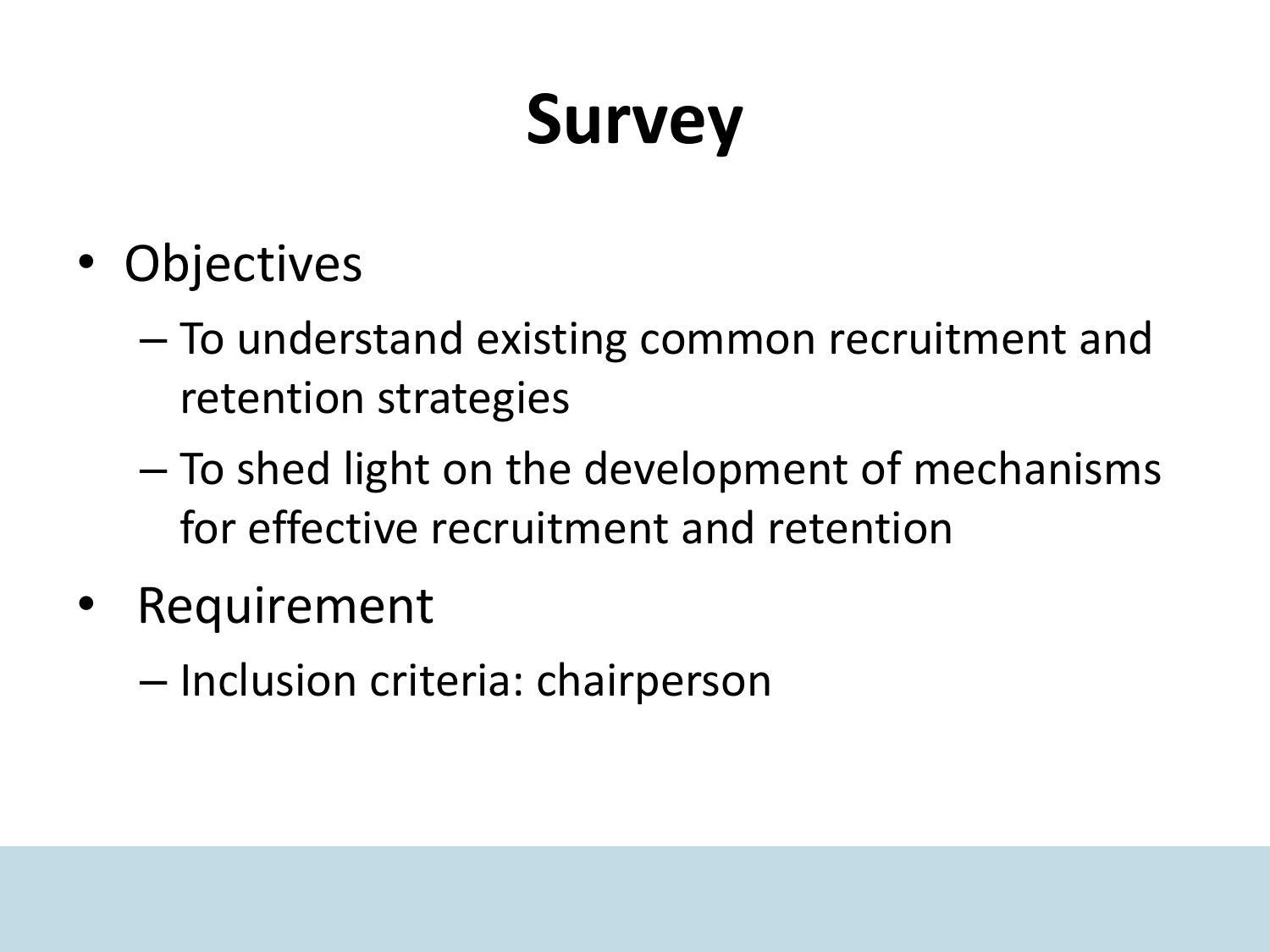#### **ILLUSTRATION FROM VETERANS**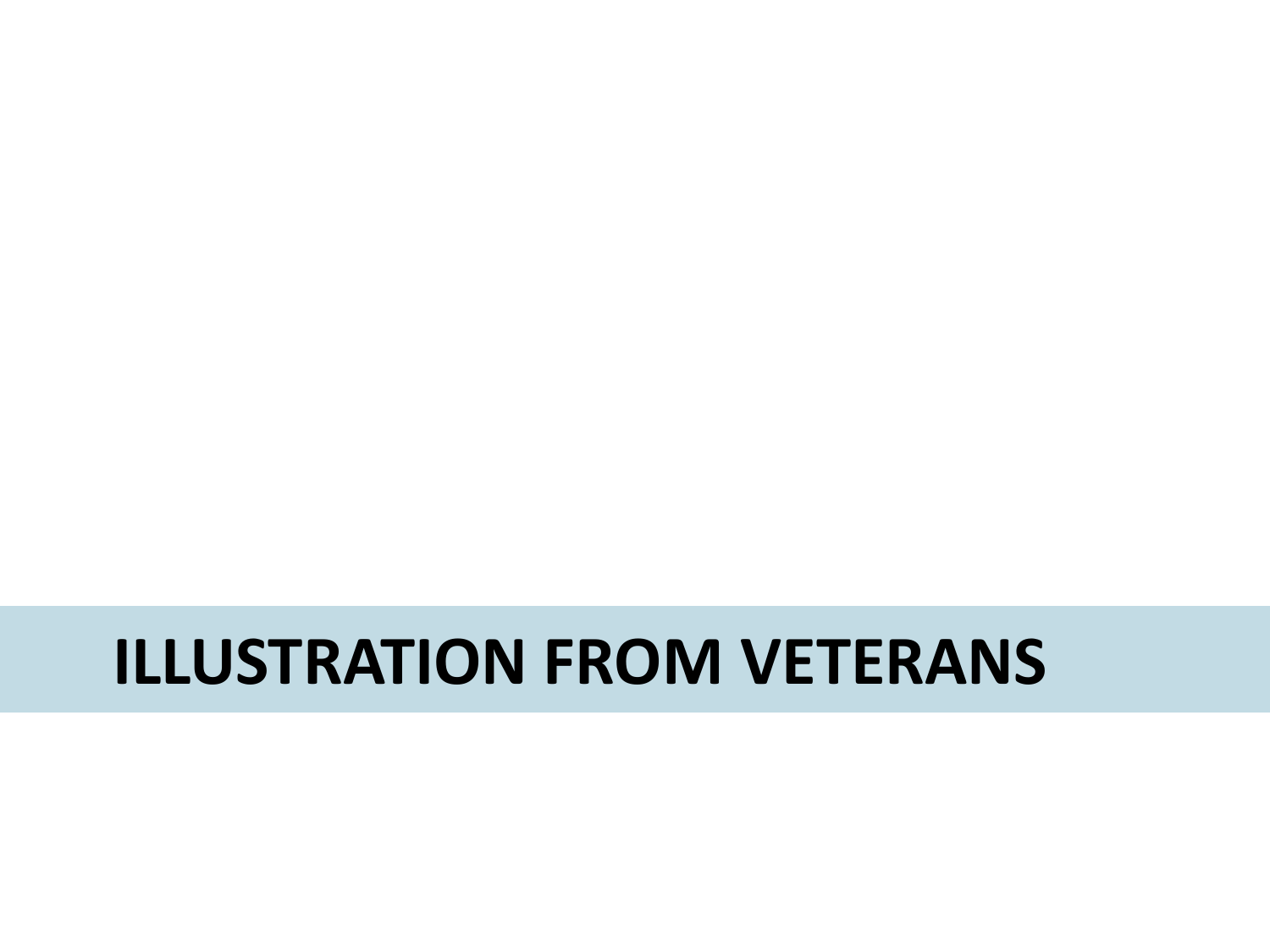## **Acknowledgement**

#### **Advisors**

#### **Prof Cecilia CHAN Lai-wan**

Project Director, HKU-HKJC ExCEL3 Professor, Department of Social Work and Social Administration, The University of Hong Kong

**Ms Christine FANG Meng-sang** Professor of Practice, Faculty of Social Sciences, The University of Hong Kong

**Dr John FUNG Yat-chu** Business Director, The Hong Kong Council of Social Service

**Dr LAW Chi-kwong** Associate Professor, Department of Social Work & Social Administration, The University of Hong Kong

**Dr CHAN Kam-tong** Principal Lecturer, Department of Applied Social Sciences, The Hong Kong Polytechnic University